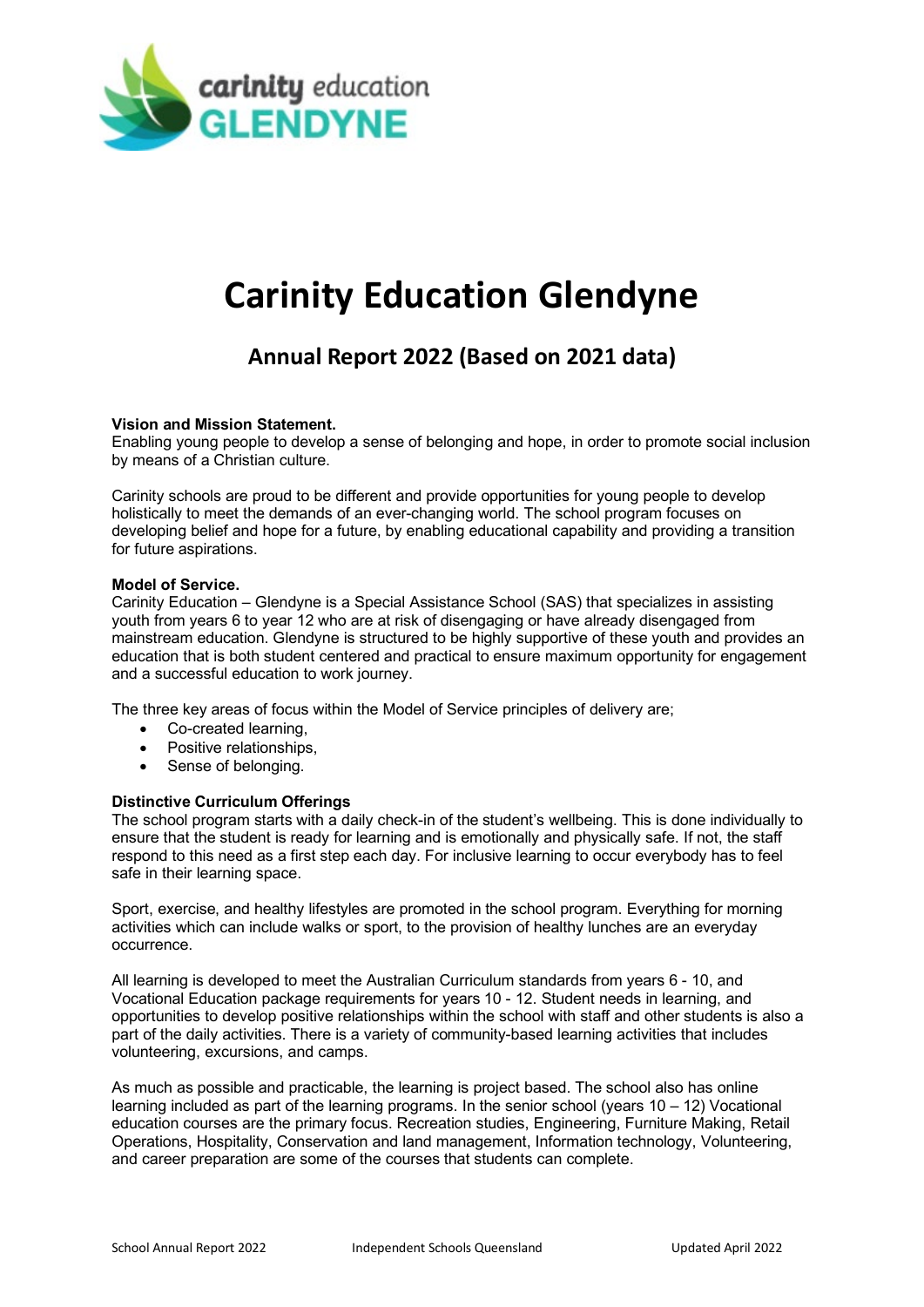### **Summary**

Carinity Education Glendyne is part of a network of Carinity schools across Queensland that are distinctly Christian, with a focus on building lives on biblical principles. Carinity Education Glendyne achieves outcomes by using a journey-based model of social development that builds capability in curriculum learning, behaviour change, work and education pathways, social inclusion, wellbeing management, and life skills.

Each year we enjoy seeing the success of young lives change, with over 83% of our graduating year 12's achieving Vocational qualifications, QCE's or QCE pathways to further education in 2021.

Dale Hansen - Principal

#### **School Sector:**

Independent

#### **Year Levels Offered:**

Year 6 – Year 12

#### **Co-educational or Single Sex:**

Co-educational

#### **Characteristics of the Student Body: \***

The ratio of Females to Males was 31.2% and 68.8% respectively. It is noted that there has been a steady increase in female enrolments during the past 5 years.

Indigenous enrolment percentage was at 24%

#### **Total Enrolments:**

Total enrolments from the commonwealth census data were 128. However, this enrolment number fluctuates during the year due to referrals and the transient nature of some of our families, and other issues. Previous years did have a higher number of students (approximately 140). The reduction in numbers in 2018 was intentional, and not due to a lack of client satisfaction with case work and teacher support. In 2019 an additional 20 students were accepted to cater for the increased need for our services. In 2020 our numbers increased to 131 to cater for increased demand. Each year we maintain a wait list of students that are available for enrolment when space becomes available.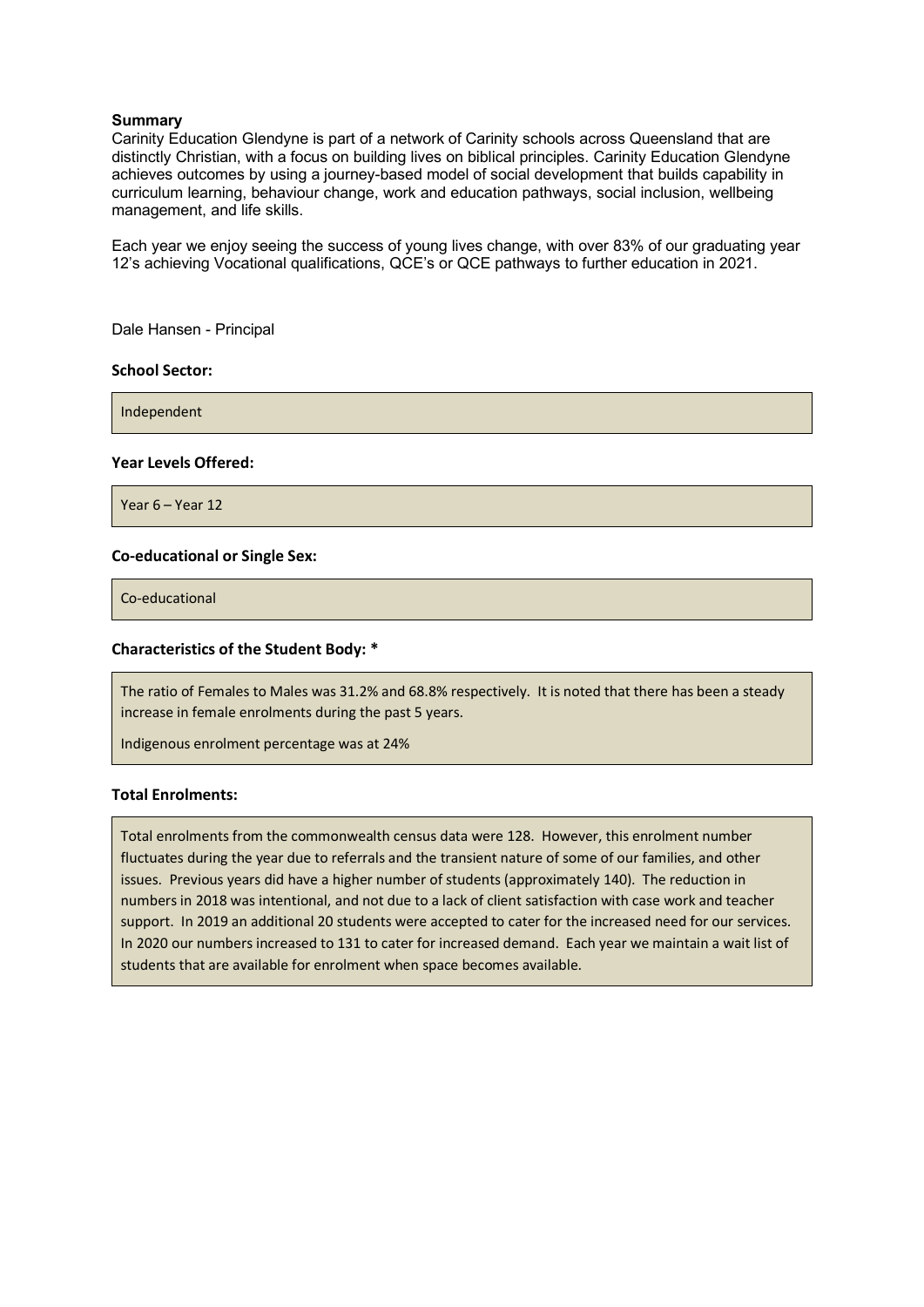# **Workforce Information**

**Staff Composition, Including Indigenous Staff:** 

| <b>FULL TIME:</b>      | <b>PART TIME:</b>                 |
|------------------------|-----------------------------------|
| 1 x Principal          | 1 x Deputy Principal              |
| 6 x Teachers           | 3 x Teachers                      |
| 2 x Youth Workers      | 11 x Youth Workers (1 Indigenous) |
| 1 x Specialist Support | 1 x Admin                         |
| 3 x Admin              | 2 x Ancillary staff               |
| 1 x Ancillary staff    |                                   |

# **Qualifications of all Teachers:**

| Qualification       | Detail the number and/or the percentage of<br>classroom teachers and school leaders at the school<br>who hold this qualification |
|---------------------|----------------------------------------------------------------------------------------------------------------------------------|
| Doctorate or higher | <b>Nil</b>                                                                                                                       |
| <b>Masters</b>      | 9%                                                                                                                               |
| <b>Bachelor</b>     | 91%                                                                                                                              |
| Diploma             | 18 %                                                                                                                             |
| Certificate         | 55 %                                                                                                                             |

# **Funding Information**

# **School Income Broken Down by Funding Source \*[1](#page-2-0)**

*Please refer to* <http://www.myschool.edu.au/> *Carinity Education Glendyne.* 

# **Social Climate**

# **Parent, Teacher and Student Satisfaction with the School**

#### Satisfaction Data:

In 2021 a parent survey was conducted in term 2 to gain feedback on parent/carer satisfaction. !9 parents and carers participated in the survey, with 4 parents only enrolling their child within the last 3 months, 7 parents within the last 12 months, and 6 within the last 2 years.

The parents and carers general satisfaction rating of the school and its programs with very high, with 95% of those who completed the survey indicating a rating between good and excellent.

93% of respondents stated that school communication with staff was good to excellent compared with previous schools. It was also noted that all parents provided feedback to state that there was noticeable

<span id="page-2-0"></span><sup>1</sup> *Australian Education Regulation 2013 s60 (1)(g)*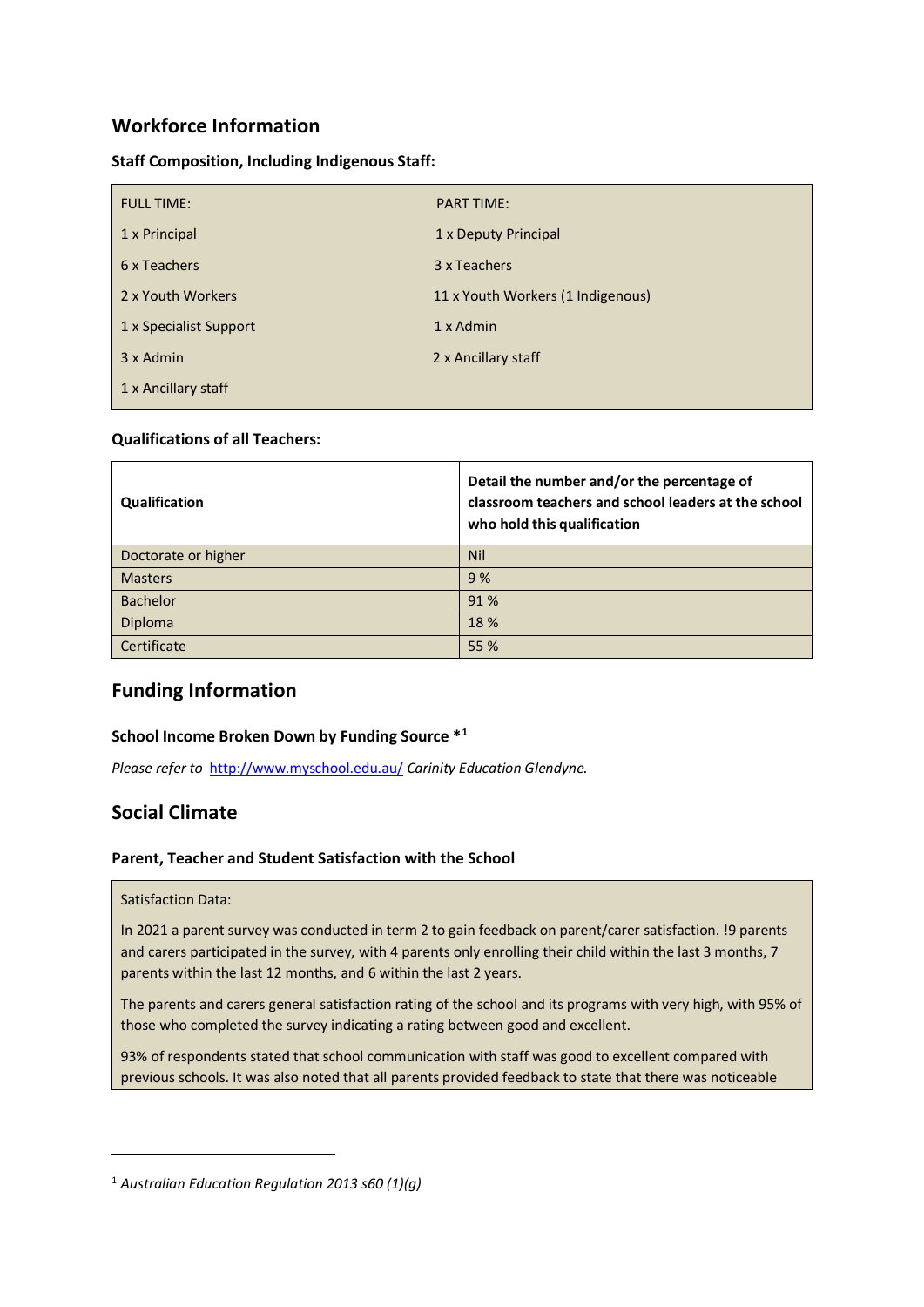improvements in their child's, wellness, behaviour, social responsibility, personal relationships, and general learning.

# **Student Outcomes**

# **Average student attendance rate (%) for the whole school:**

| Total number of students   | Number of possible<br>attendance days | Total number of days<br>absent | Total attendance days |
|----------------------------|---------------------------------------|--------------------------------|-----------------------|
| Varies - approximately 128 | 21.916                                | 6,385                          | 15,531                |

The average student attendance rate for the whole school in 2021 was 71%

# **Average student attendance rate for each year level:**

| Total number of students in<br>year level | Number of possible<br>attendance days for year<br>level | Total number of days<br>absent for year level | Total attendance days for<br>year level |
|-------------------------------------------|---------------------------------------------------------|-----------------------------------------------|-----------------------------------------|
| Grade $6 - 3$ students                    | 469                                                     | 89                                            | 380                                     |
| Grade $7 - 14$ students                   | 1,987                                                   | 332                                           | 1,655                                   |
| Grade $8 - 19$ students                   | 3,251                                                   | 889                                           | 2,362                                   |
| Grade $9 - 29$ students                   | 4,432                                                   | 1,151                                         | 3,281                                   |
| Grade $10 - 26$ students                  | 4,583                                                   | 1,417                                         | 3,166                                   |
| Grade $11 - 20$ students                  | 3,822                                                   | 1,258                                         | 2,564                                   |
| Grade $12 - 17$ students                  | 3,372                                                   | 1,149                                         | 2,223                                   |

| <b>Year levels</b> | Average attendance rate for each year level as a<br>percentage in 2021 |
|--------------------|------------------------------------------------------------------------|
| Grade 6            | 60%                                                                    |
| Grade 7            | 83%                                                                    |
| Grade 8            | 73%                                                                    |
| Grade 9            | 74%                                                                    |
| Grade 10           | 69%                                                                    |
| Grade 11           | 67%                                                                    |
| Grade 12           | 66%                                                                    |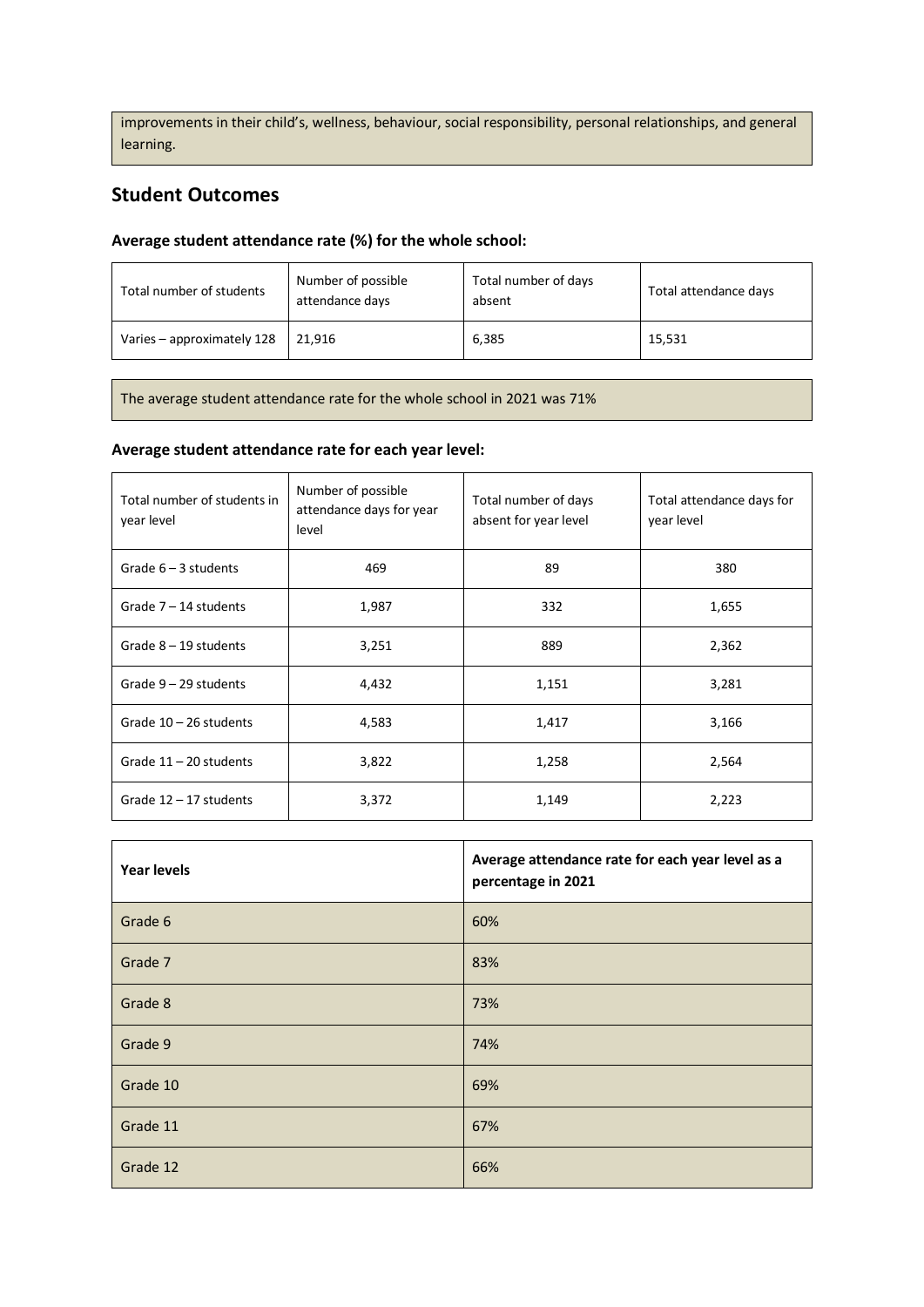### **A description of how non-attendance is managed by the school**: [\\*2](#page-4-0)

If a student has an un-explained absence, a youth workers or student services officer contacts the parents via Phone, Mobile or Facebook. If there is no response, a staff member will conduct a home visit and Police Liaison Officer informed. If the student does not return to school, a letter is sent out to the family to ask them to make contact with the school, to attend a meeting with the Principal to discuss and explain the non-attendance. If there is no response, the school contacts the parent/carer by letter with a timeframe to contact the school to make an alternative meeting time. Records of these activities are maintained on the schools' student management system (TASS)

# **NAPLAN results for Years 3, 5 and 7 and 9 in 2021**

#### **Privacy and Interpretation of Data**

The fundamental principle for reporting performance information is to support school improvement throughout Queensland and to provide a profile of all schools to the community. While the reporting initiative is a valuable move towards sharing education information, it brings with it responsibilities in the areas of personal information and privacy. The reporting of student achievement information needs to be managed according to appropriate privacy provisions and needs to ensure that publicly available information is accurate and easily interpreted.

There are many Queensland schools that have small enrolment numbers, particularly at individual year levels. For this reason, care needs to be taken not to identify individual students. Care also needs to be taken in the interpretation of information where trends may be volatile. When reporting on small numbers or 'cohorts' of students, an annual variation in enrolment of just one or two students can have a significant effect on data from one year to the next. This is where setting information in context is of prime importance.

When publishing information on student achievement and school performance:

- Careful consideration should be given to the nature of reporting where there are fewer than five students in a group, cohort or reporting field;
- Information should not be published where all persons in a particular group have achieved identical results, irrespective of group or cohort size.

All published information must:

- Maintain the privacy of individual student information;
- Minimise the likelihood of false assumptions and conclusions being inferred from the data.

School principals may decide that it is not possible to report certain data publicly in ways that maintain student privacy or minimise misinterpretation of performance. Where a decision is made not to report specific data for these reasons, a narrative or descriptive comment on student achievement or school performance would meet the requirements of the Annual Report.

#### **Benchmark Data for Year**

#### **Progress**

<span id="page-4-0"></span><sup>2</sup> *Australian Education Regulation 2013 s60 (1)(d)(ii)*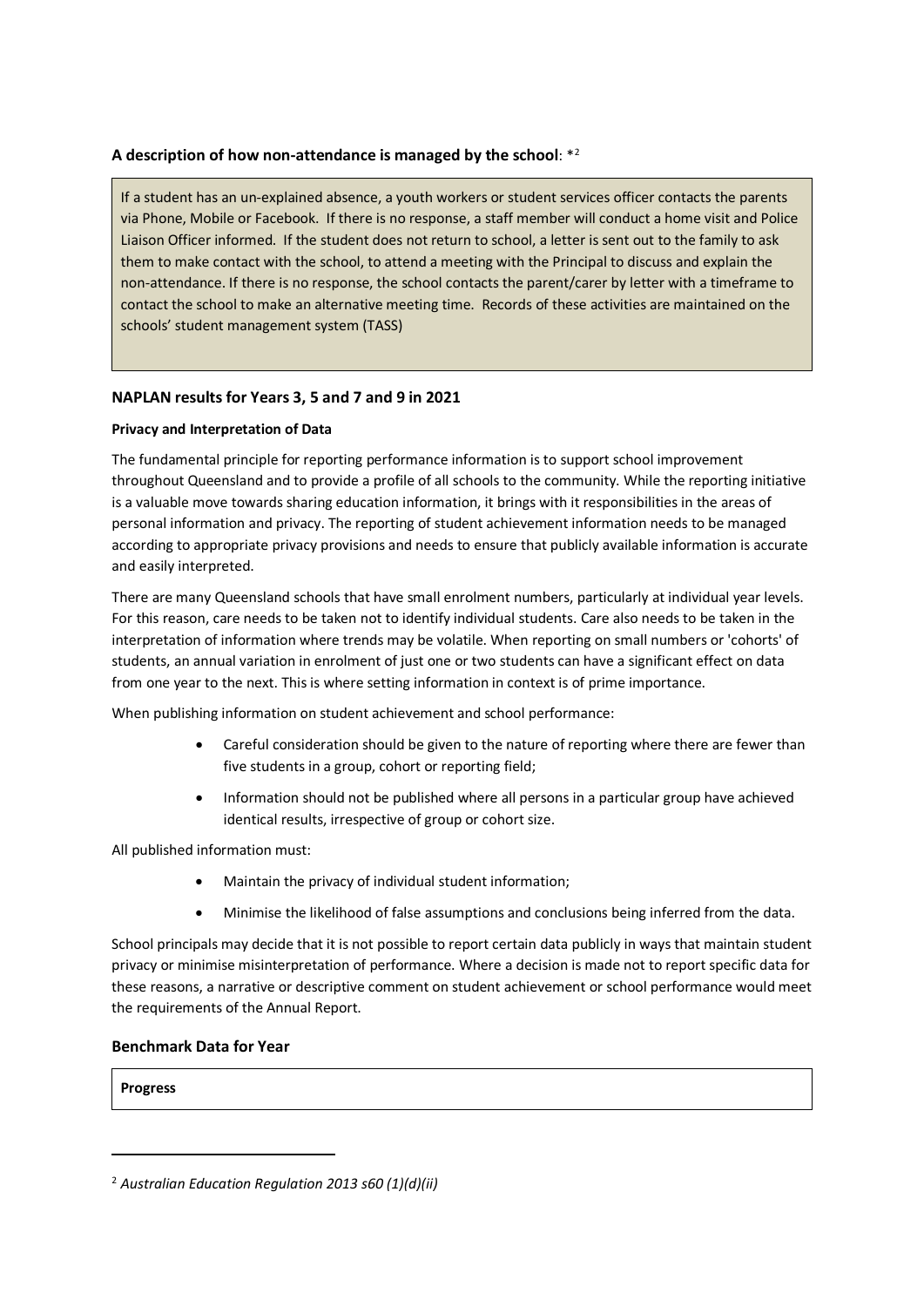The percentage of students at the school who achieved above average progress, compared to students of a similar background and who had the same starting score on their previous NAPLAN test.

|                 | Year 3-5 (2021) | Year 5-7 (2021) | Year 7-9 (2021) |
|-----------------|-----------------|-----------------|-----------------|
| <b>Reading</b>  | N/A             | N/A             | N/A             |
| <b>Writing</b>  | N/A             | N/A             | N/A             |
| <b>Numeracy</b> | N/A             | N/A             | N/A             |

#### **Results**

The average NAPLAN score for all students at the school in each domain, compared to the average score of students in Australia for that domain

- 6 x year 7 students attended the Naplan testing in 2021.
- 7 x year 9 students attended the Naplan testing in 2021.

| <b>Reading</b>                     |               |               |               |               |
|------------------------------------|---------------|---------------|---------------|---------------|
|                                    | Year 3 (2021) | Year 5 (2021) | Year 7 (2021) | Year 9 (2021) |
| <b>Average Score</b><br>(School)   | N/A           | N/A           | 318           | 331           |
| <b>Average Score</b><br>(National) | 438           | 511           | 542           | 577           |
| <b>Writing</b>                     |               |               |               |               |
|                                    | Year 3 (2021) | Year 5 (2021) | Year 7 (2021) | Year 9 (2021) |
| <b>Average Score</b><br>(School)   | N/A           | N/A           | 152           | 379           |
| <b>Average Score</b><br>(National) | 425           | 480           | 522           | 551           |
| <b>Spelling</b>                    |               |               |               |               |
|                                    | Year 3 (2021) | Year 5 (2021) | Year 7 (2021) | Year 9 (2021) |
| <b>Average Score</b><br>(School)   | N/A           | N/A           | 383           | 378           |
| <b>Average Score</b><br>(National) | 421           | 504           | 548           | 580           |
| <b>Grammar and Punctuation</b>     |               |               |               |               |
|                                    | Year 3 (2021) | Year 5 (2021) | Year 7 (2021) | Year 9 (2021) |
| <b>Average Score</b><br>(School)   | N/A           | N/A           | 354           | 185           |
| <b>Average Score</b><br>(National) | 433           | 503           | 533           | 573           |
| <b>Numeracy</b>                    |               |               |               |               |
|                                    | Year 3 (2021) | Year 5 (2021) | Year 7 (2021) | Year 9 (2021) |
| <b>Average Score</b><br>(School)   | N/A           | N/A           | 453           | 497           |
| <b>Average Score</b><br>(National) | 403           | 495           | 550           | 588           |